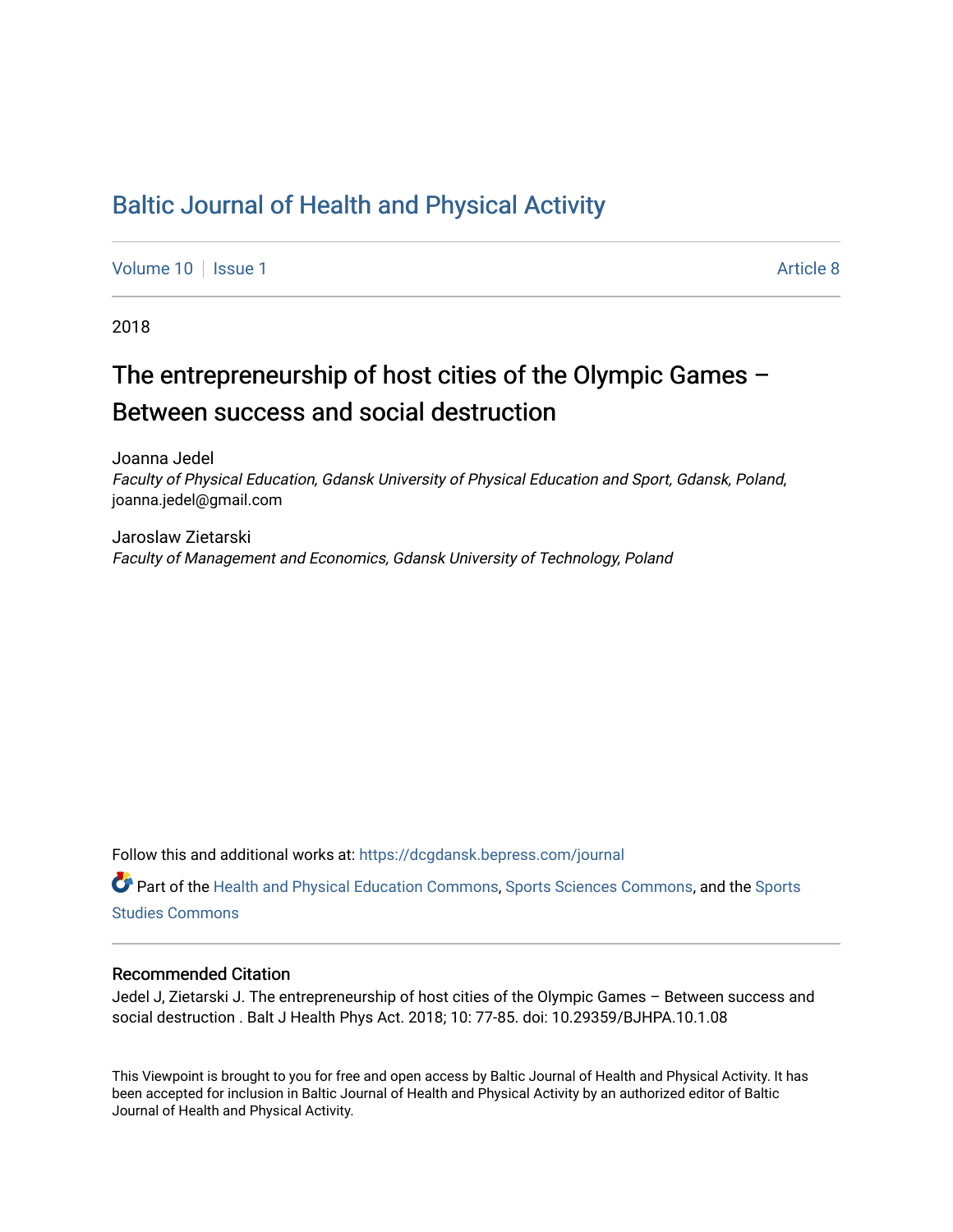# **The entrepreneurship of host cities of the Olympic Games – Between success and social destruction**

**Joanna Jedel 1 BEG, Jarosław Ziętarski 2 ADF**

#### **Authors' Contribution:**

**A** Study Design **B** Data Collection **C** Statistical Analysis **D** Data Interpretation **E** Manuscript Preparation **F** Literature Search **G** Funds Collection

#### <sup>1</sup> Faculty of Physical Education,

Gdansk University of Physical Education and Sport, Gdansk, Poland

2 Faculty of Management and Economics, Gdansk University of Technology, Poland

#### **abstract**

Many publications focus on the deficit nature of the Olympic Games organisation, when considered from the point of view of host cities – organisers of such events. However, does such an event actually affect the region and the host country in a positive way? The presented article aims at the assessment of the organisation of mass sports events, such as the Olympic Games, taking into consideration entrepreneurial activities which can be defined in terms of a productive, destructive or socially destructive category. In order to determine the relevant types of entrepreneurship, the authors refer to well-established definitions (in the case of productive and socially destructive types) and to their own, original definition of destructive entrepreneurship.

**Key words:** Olympic Games, productive, destructive, socially destructive.

| article details               |                                                                                                                                                                                                                                                                                                                                                                                                                                                                                                                                                                                                                                                                                                                                                                                                                                                               |  |  |  |
|-------------------------------|---------------------------------------------------------------------------------------------------------------------------------------------------------------------------------------------------------------------------------------------------------------------------------------------------------------------------------------------------------------------------------------------------------------------------------------------------------------------------------------------------------------------------------------------------------------------------------------------------------------------------------------------------------------------------------------------------------------------------------------------------------------------------------------------------------------------------------------------------------------|--|--|--|
| <b>Article statistics:</b>    | Word count: 3,456; Tables: 1; Figures: 0; References: 31                                                                                                                                                                                                                                                                                                                                                                                                                                                                                                                                                                                                                                                                                                                                                                                                      |  |  |  |
|                               | Received: July 2017; Accepted: November 2017; Published: March 2018                                                                                                                                                                                                                                                                                                                                                                                                                                                                                                                                                                                                                                                                                                                                                                                           |  |  |  |
| <b>Full-text PDF:</b>         | http://www.balticsportscience.com                                                                                                                                                                                                                                                                                                                                                                                                                                                                                                                                                                                                                                                                                                                                                                                                                             |  |  |  |
| Copyright                     | © Gdansk University of Physical Education and Sport, Poland                                                                                                                                                                                                                                                                                                                                                                                                                                                                                                                                                                                                                                                                                                                                                                                                   |  |  |  |
| Indexation:                   | Celdes, Clarivate Analytics Emerging Sources Citation Index (ESCI), CNKI Scholar (China National Knowledge<br>Infrastructure), CNPIEC, De Gruyter - IBR (International Bibliography of Reviews of Scholarly Literature in<br>the Humanities and Social Sciences), De Gruyter - IBZ (International Bibliography of Periodical Literature in<br>the Humanities and Social Sciences), DOAJ, EBSCO - Central & Eastern European Academic Source, EBSCO -<br>SPORTDiscus, EBSCO Discovery Service, Google Scholar, Index Copernicus, J-Gate, Naviga (Softweco, Primo<br>Central (ExLibris), ProQuest - Family Health, ProQuest - Health & Medical Complete, ProQuest - Illustrata: Health<br>Sciences, ProQuest - Nursing & Allied Health Source, Summon (Serials Solutions/ProQuest, TDOne (TDNet),<br>Ulrich's Periodicals Directory/ulrichsweb, WorldCat (OCLC) |  |  |  |
| <b>Funding:</b>               | This research received no specific grant from any funding agency in the public, commercial, or not-for-profit<br>sectors.                                                                                                                                                                                                                                                                                                                                                                                                                                                                                                                                                                                                                                                                                                                                     |  |  |  |
| <b>Conflict of interests:</b> | Authors have declared that no competing interest exists.                                                                                                                                                                                                                                                                                                                                                                                                                                                                                                                                                                                                                                                                                                                                                                                                      |  |  |  |
| <b>Corresponding author:</b>  | Joanna Jedel PhD., Gdansk University of Physical Education and Sport; ul. Kazimierza Górskiego 1, 80-336<br>Gdańsk, Poland; phone no. +48 607 214 570; e-mail: joanna.jedel@gmail.com                                                                                                                                                                                                                                                                                                                                                                                                                                                                                                                                                                                                                                                                         |  |  |  |
| <b>Open Access License:</b>   | This is an open access article distributed under the terms of the Creative Commons Attribution-Non-commercial<br>4.0 International (http://creativecommons.org/licenses/by-nc/4.0/), which permits use, distribution, and<br>reproduction in any medium, provided the original work is properly cited, the use is non-commercial and is<br>otherwise in compliance with the license.                                                                                                                                                                                                                                                                                                                                                                                                                                                                          |  |  |  |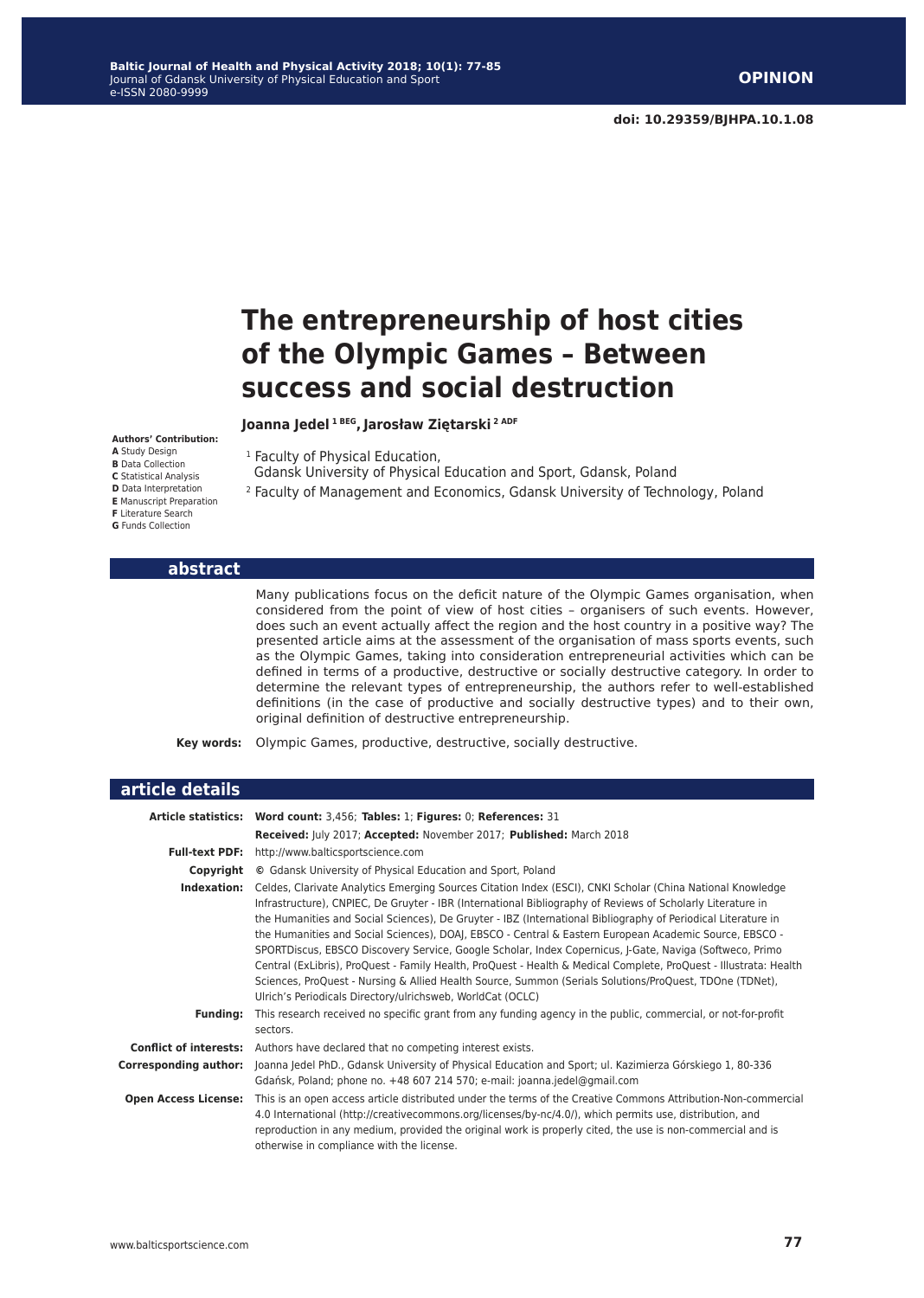## **introduction**

After the end of each Olympic Games, the counting of profits and losses takes place. Usually, the costs defined in the budget in order to organise such a sports event are notoriously exceeded. More and more publications focus on the deficit nature of organising the Olympic Games, when considered from the point of view of host cities – organisers of such events. The budget plan of an event (despite the fact that the actual expenditures are higher than planned) lists a number of advantages which come with the organisation of the Olympic Games. The main advantage is the development of the host city, the region and even an increase in the GDP of the host country. However, does such an event actually affect the region and the host country in a positive way?

## **the essence of productive and destructive entrepreneurial activities**

Baumol [1] was the first author to define the destructive character of entrepreneurial activities. In his opinion, the difference between productive, unproductive and destructive entrepreneurship lies in the influence it may exert on the growth of economy. As an example of the destructive character of such activities he provides so-called rent seeking, a process characterised by legal limitation of competition. While providing their definition of destructive entrepreneurship, Desai and Acs [2] make three assumptions, namely:

- maximal utility;
- constant accessibility of supplies, however with the changeable allocation of entrepreneurial behaviour in economy;
- necessary analysis at the level of economic development.

In their model, the authors assume that destructive entrepreneurship negatively affects rents, considering the application of that phenomenon in productive processes. Furthermore, the authors indicate a significant feature of the phenomenon, i.e. generation of profits at one place and their reduction at another location [2]. Indicated by Baumol, the phenomenon of rent seeking is defined by them as redistribution of wealth and a decrease in growth. The authors do not state precisely whether the discussed growth should refer to the micro-scale, i.e. to an enterprise, or to the macro-scale, i.e. to the measure of the economic growth rate, in accordance with Baumol's assumptions. We can only presume that the authors' approach refers to an enterprise, thus to the field of micro-economy. Such presumptions are based on a feature which is applied to distinguish the destructive type of entrepreneurship from its unproductive and productive types: it is a negative net impact on the GDP of a particular country. Considering that point of view, any destructive activities performed by an entity do not necessarily mean stagnation or a decline in the GDP, as suggested by Covne and Leeson [3], who use the notion of evasive entrepreneurship instead of destructive entrepreneurship. Destructive activities should be characterised by a negative balance of the positive and negative impact exerted on the GDP of a particular country. In fact, it means a negative impact on the total GDP; however, if the scale of the phenomenon turns out to be insignificant, it may remain unnoticed. Similarly, productive activities would affect the positive balance of the positive and negative impact exerted on the GDP.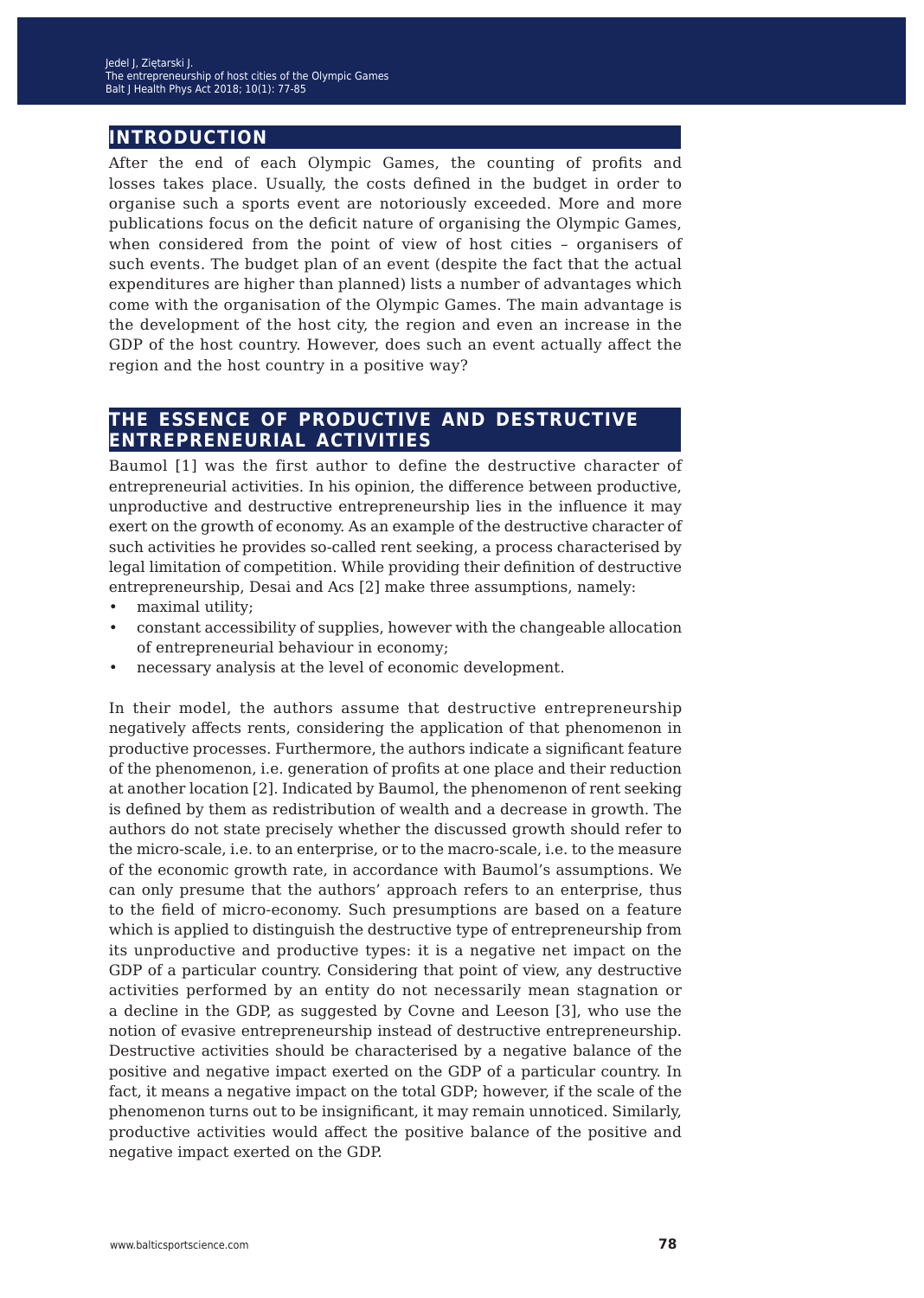Next, Henrekson [4] presents a notion of predatory entrepreneurship which can be identified with its both destructive and unproductive types. As an example of predatory entrepreneurship, he indicates the establishment of an enterprise which aims at exploitation of subventions and tax concessions instead of generation of values resulting from entrepreneurial operations which could be beneficial for customers.

Referring Henrekson's approach to the approaches presented by the above- -mentioned authors, it is possible to draw some absurd conclusions. The establishment of an enterprise which solely aims at the exploitation of subventions and does not generate any values for customers, in accordance with the income-based and aggregate expenditure methods, affects the GDP growth in a positive way. It would mean that such operations should be considered as productive because of the positive balance of net impact on the GDP. Such an approach is contradictory to Henrekson's proposition. It seems that one reason for such discrepancies in the discussed approach is the lack of a time framework that should be defined for the analysed phenomenon. An increase in the expenditures from the state budget and the income generated by business entities in a short time may have some positive impact on the GDP. However, in a long-term perspective, it may be necessary to limit other, more important expenditures incurred by the state and the income generated by enterprises. It will then be translated into a decline in the GDP.

Sautet suggests some modifications to the discussed phenomenon. He seeks for evasive entrepreneurship in formal institutions, the operation of which may result in the negligence of generally accepted principles. The author understands socially destructive entrepreneurship as involvement in operations connected with a so-called zero-sum or a negative-sum game, rent seeking and theft [5]. It should be noted that, similarly to other authors (e.g. Desai and Acs [2], Sauka [6], Starnawska [7], Covne and Leeson [3], Sautet [5] and Henrekson [4]), Sautet assumes that the undertaken operations may, but do not have to, be compliant with legal regulations. Assuming the zerosum or negative-sum game as an indicator results in a conflict among the players (business entities) because one player's gain is earned at the expense of other players [8, 9]. In this theory, the winners gain as much as the losers lose. Considering the negative-sum game, all its participants incur some loss.

Sautet's indication of the case where at least one of the above-mentioned games appears, through the use of the or conjunction in the definition, should be understood in the following way: one of two cases may occur to generate the phenomenon of socially destructive entrepreneurship. Furthermore, any activities which are aimed at rent seeking and theft also meet the criteria assumed by the author.

The presented article refers to three definitions: a definition of productive entrepreneurship, which (as opposed to Baumol's [1], and Desai and Acs's [2] approach) exerts a positive net impact on the GDP of the state and contributes to social welfare [3, 10]; a definition of destructive entrepreneurship, which comes in line with Baumol [1], and Desai and Acs's [2] considerations and exerts a negative net impact on the GDP of the state, as for instance rent seeking; a definition of socially destructive entrepreneurship which is assumed in accordance with the presumptions suggested by Sautet [5], namely: involvement in a zero-sum or negative-sum game, rent seeking or theft.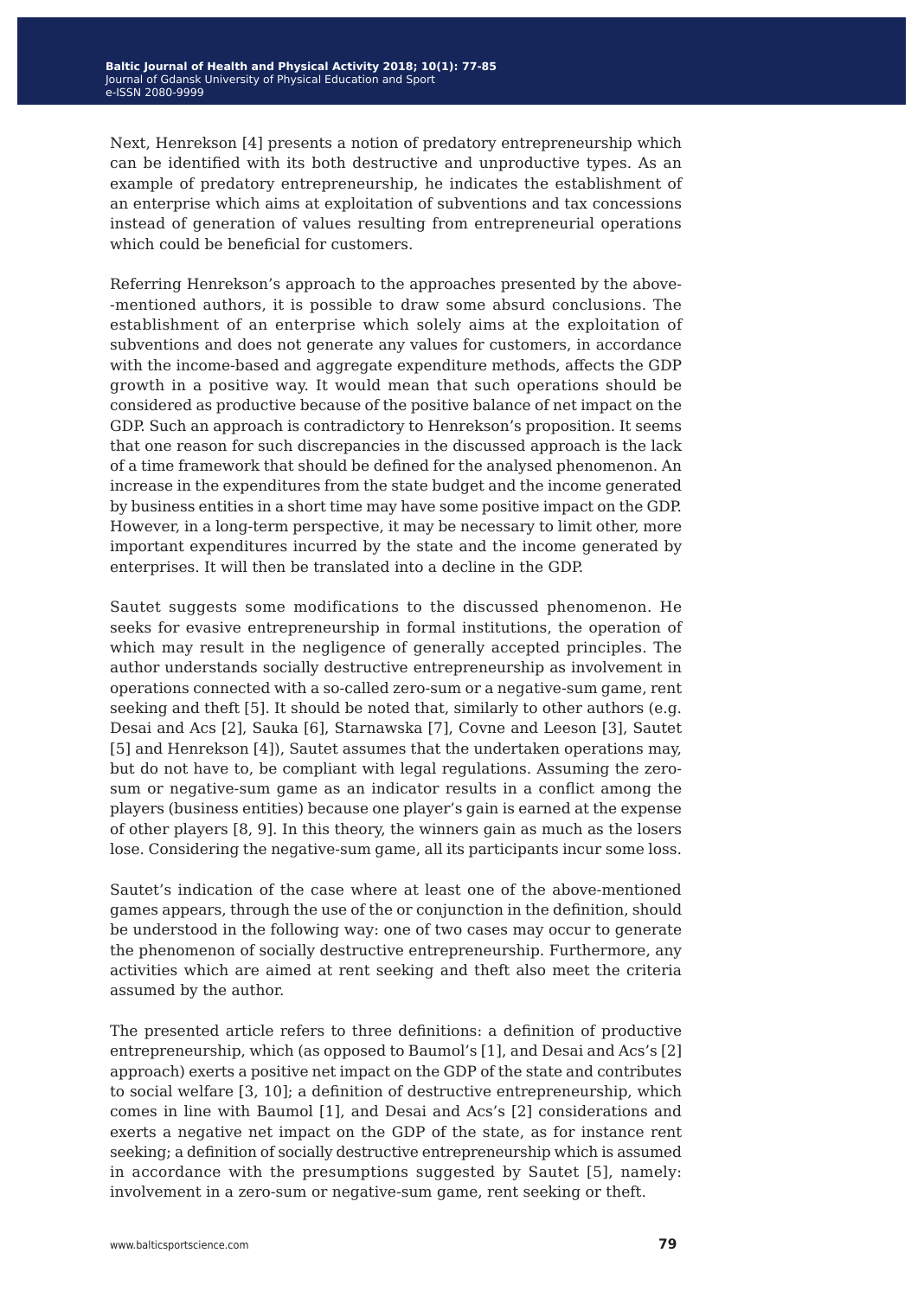## **economic results of the olympic games**

Numerous authors have already made their attempts to assess economic and social results of such mass events as the Olympic Games [10–18]. Considering the scale of those events, it has been so far impossible to provide precise information on the gain and loss they generate. Nevertheless, the economic aspect of sports events seems to become more and more important. It results from the fact that the actual costs related to the organisation of such events and the questions referring to their unprofitability have been more and more frequently discussed. Therefore, a new phenomenon has already appeared – a social movement which aims at protesting against the organisation of such sports events<sup>1</sup> [19]. It is, however, not surprising when we analyse the costs that have been actually incurred in relation to the costs that have been planned. The exceeded costs that were related to the organisation of the Olympic Games in the years 1960–2012 are presented in Table 1.

Table 1. The exceeded costs that were related to the organisation of the Olympic Games in the years 1968–2012 [%]

| City and year       | Country       | Type of the Olympic<br>Games | The exceeded costs<br>[%] |
|---------------------|---------------|------------------------------|---------------------------|
| London 2012         | Great Britain | Summer                       | 101                       |
| Vancouver 2010      | Canada        | Winter                       | 17                        |
| Beijing 2008        | China         | Summer                       | 4                         |
| Torino 2006         | Italy         | Winter                       | 82                        |
| Athens 2004         | Greece        | Summer                       | 60                        |
| Salt Lake City 2002 | <b>USA</b>    | Winter                       | 29                        |
| Sydney 2000         | Australia     | Summer                       | 90                        |
| Nagano 1998         | Japan         | Winter                       | 56                        |
| Atlanta 1996        | <b>USA</b>    | Summer                       | 147                       |
| Lillehammer 1994    | Norway        | Winter                       | 277                       |
| Barcelona 1992      | Spain         | Summer                       | 417                       |
| Albertville 1992    | France        | Winter                       | 135                       |
| Calgary 1988        | Canada        | Winter                       | 59                        |
| Sarajevo 1984       | Yugoslavia    | Winter                       | 173                       |
| Lake Placid 1980    | <b>USA</b>    | Winter                       | 321                       |
| Montreal 1976       | Canada        | Summer                       | 796                       |
| Grenoble 1968       | France        | Winter                       | 201                       |

Source: [18, p. 10].

While analysing the above-presented data, it should be stated that during the years 1968–2012 organisation of all 17 events generated costs which exceeded the underestimated budgets. The Olympic Games organised in Beijing reached the lowest level of the exceeded costs – 4%, whereas the Olympic Games organised in Montreal reached the highest level of such costs – 796%. Considering the costs related to the organisation of such events, which range from dozens of millions of US dollars to dozens of billions of US dollars, and the analysis of the exceeded costs related to the particular Olympic Games, at least a few questions may arise:

• why did the budget units, which were experienced in financial planning, allow such considerable excess of costs to take place?

1 http://tvn24bis.pl/wiadomosci-gospodarcze,71/igrzyska-czy-to-sie-oplaca,430163.html [Are the Olympic Games worthwhile?] [accessed on 1st Feb. 2017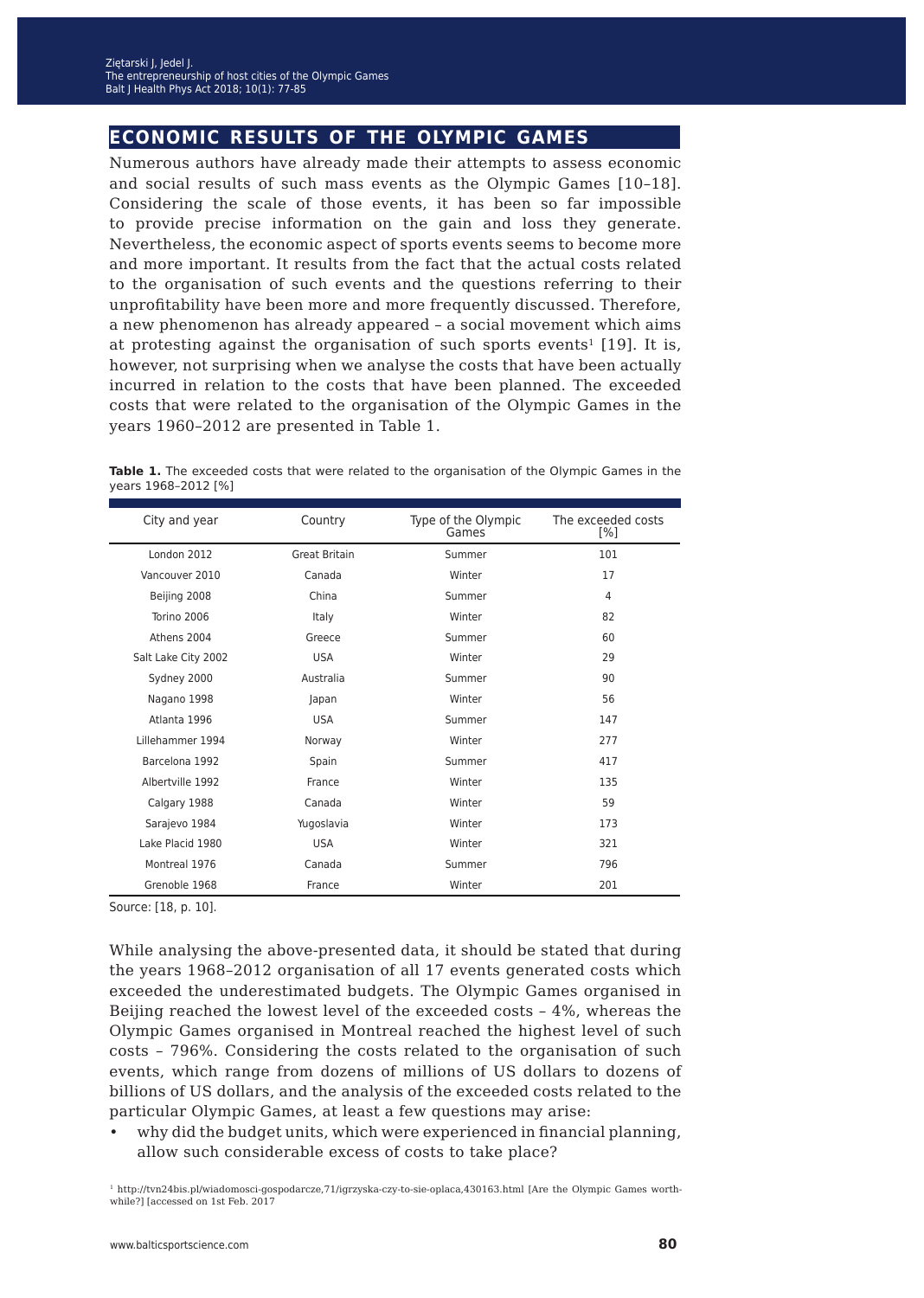- what was the reason for the lack of a possibility to correct such underestimations during the subsequent events, despite the fact that the previous organisers' experience could have been taken into consideration?
- did the exceeded costs overtop the expected benefits?
- would the authorities have still organised the discussed events if they had been aware of the necessity to incur much higher costs?

The lack of answers to the above-mentioned questions results in some well-grounded concerns about the profitability of such events for the host cities and the institutions which provide funds for such mass events. In view of publications on the profitability of sports events, it is possible to state that they are hardly ever profitable [20]. The Director of the International Centre of Olympic Studies, Professor R. Barney, believes that so far there have not been any Olympic Games which ended with profit<sup>2</sup> [21]. His opinion seems to be even more plausible if we consider the fact that the budget of the Olympic Games has been so far calculated with a method in which the costs equal the income – and the costs have been constantly exceeded. Moreover, after the organisation of the sports events, the host cities were left with the infrastructure which is not fully exploited, yet it still generates considerable costs which have not been previously calculated into the budgets. Thus, there is as problem related to the maintenance of unexploited buildings and facilities. An attitude that is often assumed by the city authorities towards the problem is the limitation of expenses related to the maintenance of such infrastructure and an intended consent to its devastation. The Internet provides numerous photographs of the places where the sports events were once organised<sup>3</sup> [22, 23, 24]. In the discussed cases, the devastation is so extensive that it is practically impossible to use that infrastructure (once constructed and funded) again to organise a similar event. The actual costs related to the organisation of a mass sports event refer not only to its preparation and realisation (as stated in the budget) but also to the maintenance or transformation of the infrastructure which, after the end of the sports event, might turn out to be only a financial burden.

The discussed theoretical benefits for the host city are usually of economic, social and environmental nature. The expected economic benefits refer to the development of the city and the region, the investment and development of the infrastructure, an increase in the number of tourists and (at least, it is stated in the analysed documents provided by the event organisers [18, 20, 25, 26, 27]), and the macroeconomic effect, i.e. the growth of the GDP. Social benefits mainly involve the prestige of the inhabitants who live in the host city, (at least) a temporary increase in employment (vacancies related to the organisation of the sports event), construction of sports facilities that can be used (at least as stated in theory) by the host city inhabitants. Environmental benefits mainly refer to the development of transport links.

However, we should remember that the above-stated benefits involve the necessity to incur some specific and – as it turns out – underestimated

<sup>2</sup>http://www.npr.org/templates/story/story.php?storyId=113351145 [accessed on 13th Feb. 2017]

 $^3$  For example: https://www.theguardian.com/sport/video/2017/feb/10/rio-2016-olympic-venues-abandoned-derelict-video; http://www.cbsnews.com/pictures/olympic-venues-that-were-abandoned https://www.theguardian.com/sport/gallery/2017/ feb/10/rios-olympic-venues-six-months-on-in-pictures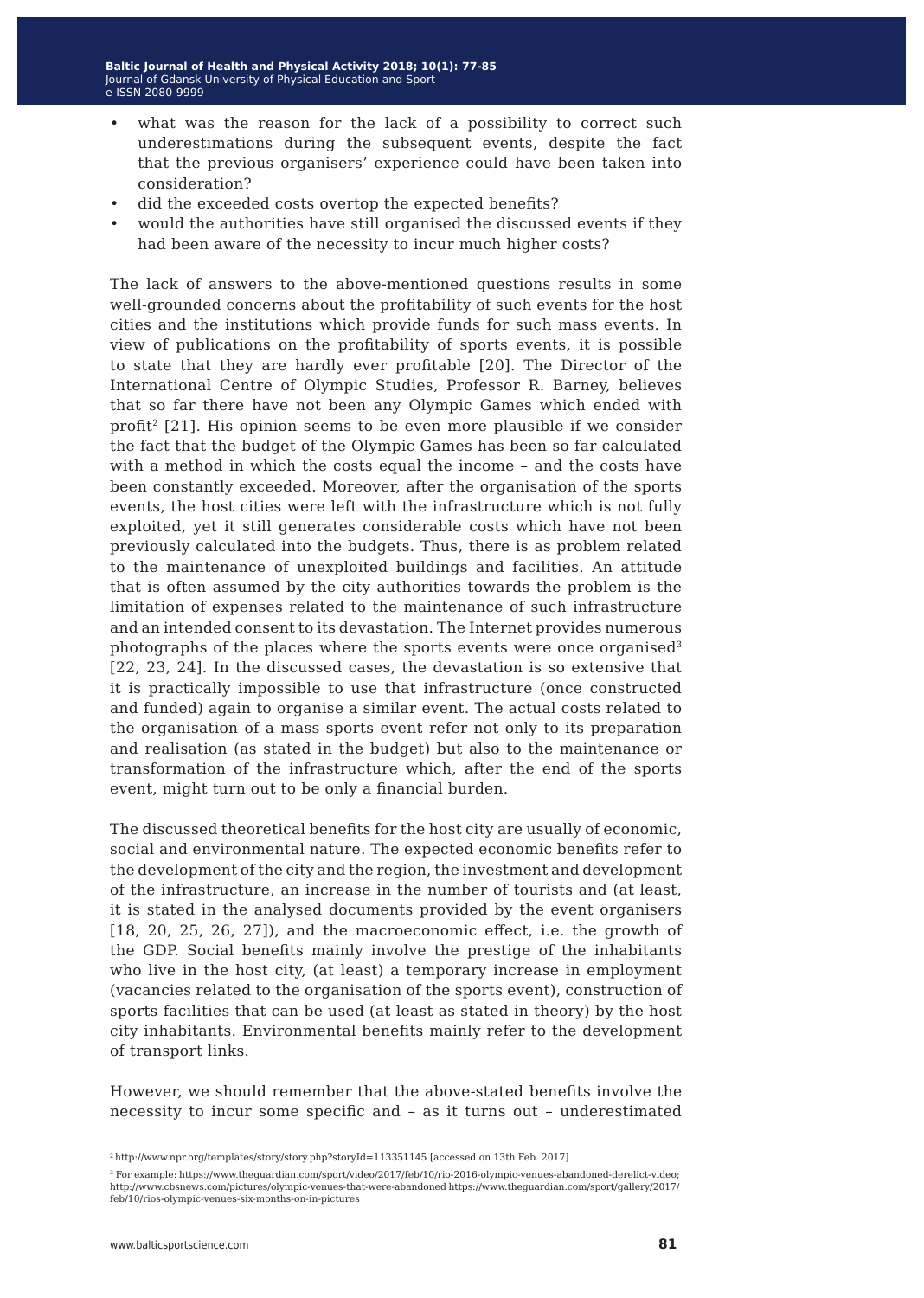costs. We should also bear in mind the negative effects related to such events. They may involve the risk of corruption as regards the organisation of the Olympic Games, procedures and investment processes, and that can be a reason for irrational expenditures.

Considering the current attitude towards the organisation of the Olympic Games, the efficiency of all the required preparations is more important than the effectiveness. Thus, a question may be posed about the productive or socially destructive character of the discussed phenomenon.

### **discussion**

The Olympic Games are a commercial event focused on gaining, despite the awareness of numerous risky issues, and thus they come as an operation characterised by entrepreneurial features [28]. The article assumes three categories of entrepreneurship: productive, destructive and socially destructive.

The first category refers to the definition of productive entrepreneurship which exerts a positive net impact on the GDP of the country, contributing to social welfare. The Olympic Games meet the first condition of that definition. In the short-term perspective, and considering the aggregate expenditure method [29], this kind of entrepreneurship should be classified as an event which positively affects the GDP growth. The multi-million costs which must be incurred in relation to the organisation of sports events mean the growth of the GDP during the time of the expenditures and during the subsequent years (however, considerably lower) after the year of the sports event, because of the costs related to the necessity to maintain or adapt the sports facilities constructed for the Olympic Games.

The second part of the definition, however, refers to social welfare. Considering the opinion expressed by the Director of the International Centre for Olympic Studies, Mr R. Barney, on the unprofitability of such events, the exceeded costs incurred during the years 1968–2012 which are presented in Table 1, the debts which are to be paid back during dozens of years by the host city authorities [20] (in the case of the Olympic Games organised in Athens, the event has contributed to the general financial crisis in the country<sup>4</sup> [30]) and corruption which is associated with such events<sup>5</sup> [31], there are no explicit grounds to define this kind of sports events as events which contribute to social welfare. Therefore, it should be stated that the Olympic Games do not meet the requirements of the definition of productive entrepreneurship.

The next definition discussed here refers to destructive entrepreneurship. In order to define an event as belonging to that category, it must have a negative net impact on the state GDP. As it has been already proved for productive entrepreneurship, the Olympic Games positively affect the GDP growth. Therefore, the event cannot be placed into that category. However, the Olympic Games can come as an example of a situation in which competition is limited, because they are of monopolistic nature – it means that the event is organised only at one place in the world. It is impossible to organise two Olympic Games at the same time, in two different countries, as two simultaneous competitive events. Such sports events cannot be copied or replaced by some substitute

<sup>4</sup>http://www.cnbc.com/2012/01/19/Olympic-Cities:-Booms-and-Busts.html?slide=5 [accessed on 1st Feb. 2017] <sup>5</sup> http://www.reuters.com/article/us-olympics-sochi-corruption-idUSBRE94T0RU20130530 [accessed on 1st Feb. 2017]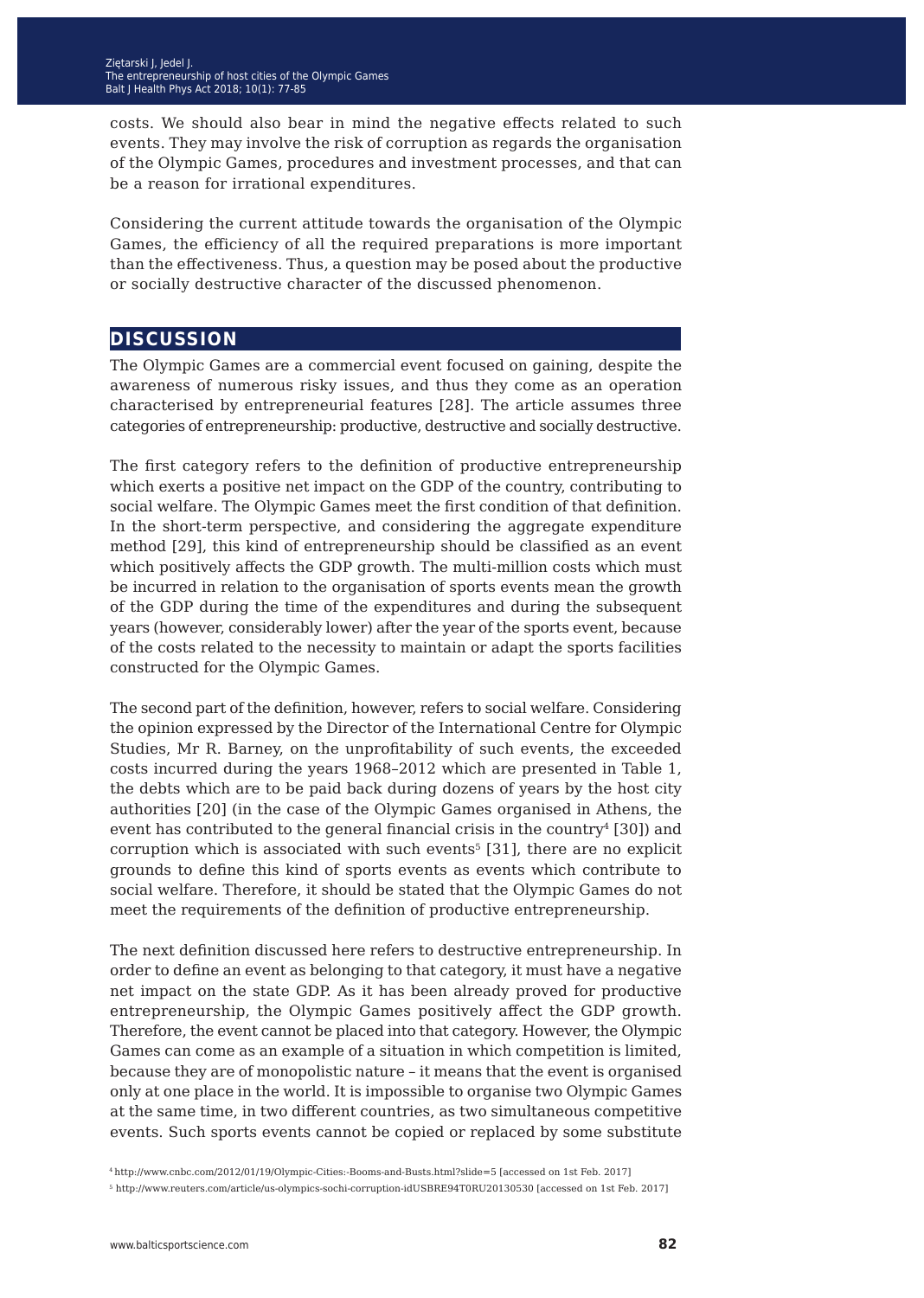events of a similar character. It is, however, not enough to refer to them as destructive.

The last assumed entrepreneurial category is socially destructive entrepreneurship which should be understood as involvement into a zerosum or negative-sum game, rent seeking or theft. The Olympic Games can be viewed as a zero-sum game because the gain for all the beneficiaries of the Olympic Games is earned at the expense of the city, the country and social budget. Considering the economic point of view, it seems that the beneficiaries who are not connected with the budget of the host city and the host country find themselves in the best situation. In such a case, they be-come actual beneficiaries: without a necessity to bear the consequences of the debts that have been generated.

The necessity to repay the debt generated by the organisation of the sports event may also involve a necessary decrease in current expenses from taxpayers' money, an increase in taxes or a financial crisis in the host country which will directly affect business enterprises operating there. However, the Olympic Games cannot be defined as a negative-sum game. Considering a logical point of view, it seems that if all the participants of the sports event incurred loss, then they would not be prone to repeat that in the subsequent years. Moreover, companies which construct and fit out sports facilities and offer hotel and catering services do not incur any loss because of the organi-sation of such an event. The assumed definition, however, requires the appearance of one of two phenomena: a zero-sum game or a negative-sum game. Considering the specificity of the Olympic Games which refers to the zero-sum game, the requirement referring to the negative-sum game does not have to be met to qualify the event as socially destructive entrepreneurship. Therefore, the Olympic Games can be defined as the socially destructive type of entrepreneurship.

The definition of socially destructive entrepreneurship also includes rent seeking and theft. Rent seeking, as it is, may refer to the question of selecting a host city where the Olympic Games could be held. The selection of one city which will be announced as the host of the event is preceded by a lot of endeavour which may generate more expenses, and the selection criteria are not transparent. Despite benefits that have been declared, analysis of the particular cases allows stating that this kind of activity is rather unprofitable for the host city. Thus, the selection of a host city is also related to the selection of a source from which the wealth distribution could take place, in accordance with the rules of a zero-sum game. It is, however, impossible to state that each event involves theft. Nevertheless, in this case, the author of the definition also states that one requirement to be met is enough to define the Olympic Games as the socially destructive type of entrepreneurship. Moreover, such sports events display some features of evasive entrepreneurship because of notorious ignorance towards the approved cost budgets.

### **conclusions**

The presented article aims at the assessment of the organisation of mass sports events, such as the Olympic Games, in terms of their classification into the productive, destructive or socially destructive categories of entrepreneurship. Based on the available research and analyses provided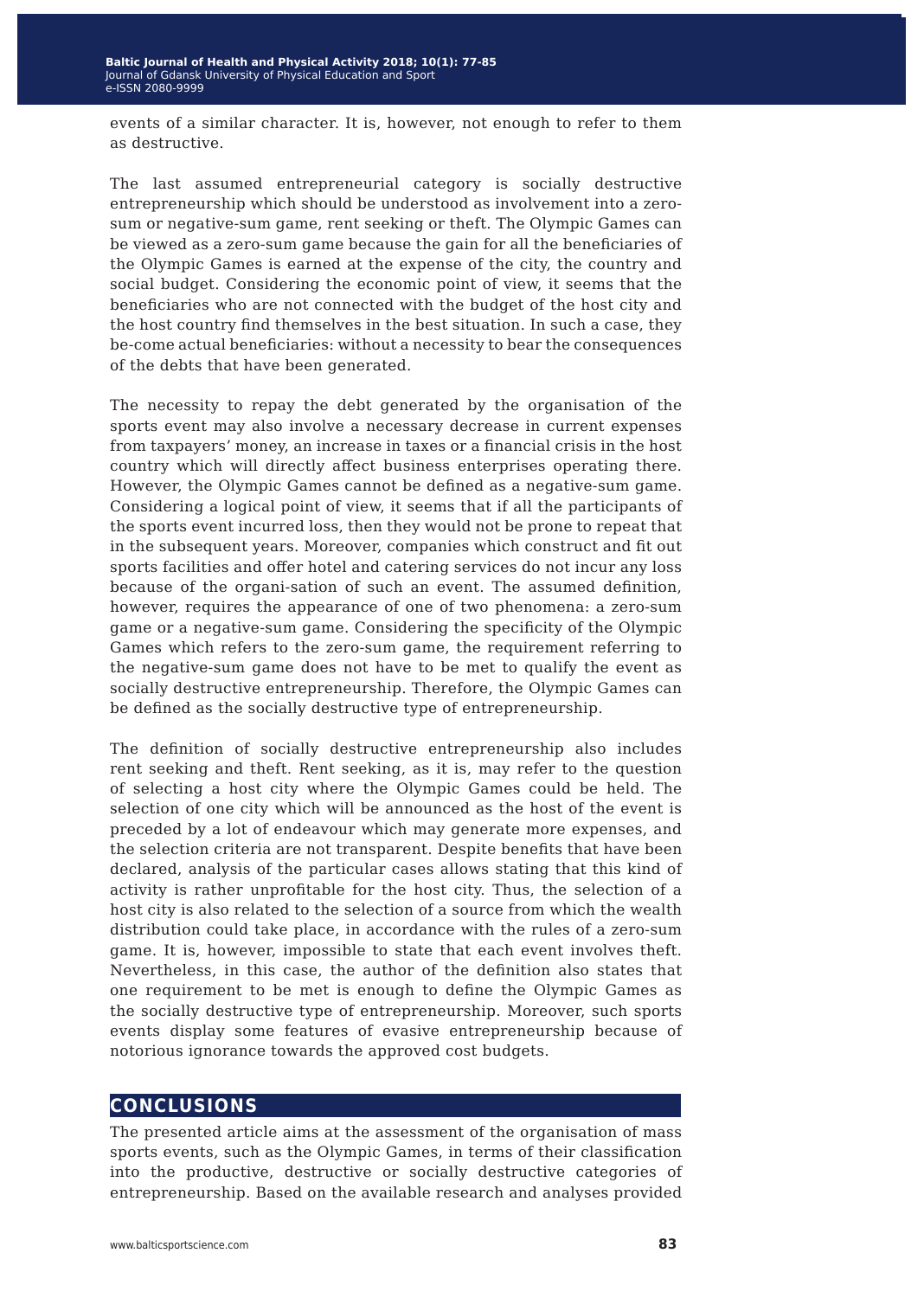by various authors, it should be stated that the Olympic Games meet all the criteria to be classified into the socially destructive category of entrepreneurship. It results from the fact that the organisation of the Olympic Games comes as an enterprise with the characteristics of a zero-sum game, and the selection of the host city resembles the process of rent seeking.

The Olympic Games, however, cannot be defined as productive or destructive. Admittedly, the organisation of the Olympic Games is related to the GDP growth (and this fact itself excludes the event from the destructive category), but at the same time, it does not contribute to social wel-fare (and if it does, such contribution is of a very little scope, provided in a very short time). The experience taken from 17 analysed cases of the Olympic Games allows the authors to state that the cost assumptions have been unfeasible, and therefore, the declared benefits were been questionable. The necessity to repay debts, which turned out to be higher than previously assumed, the lack of the intended benefits, additional expenses which were generated after the organisation of the event – all these elements allow the authors to define such events as unprofitable, especially when they are considered from the point of view of the local society. A direct connection of the Olympic Games organised in Greece with the financial crisis after the event comes as a very illustrative example to prove the statement.

On the basis of the analysis presented in the article, it is only possible to state that the organisation of the Olympic Games is of socially destructive nature, in accordance with Sautet's definition.

#### **references**

- [1] Baumol WJ. Entrepreneurship: productive, unproductive, and destructive. J Politic Economy. 1990;98(5):894.<https://doi.org/10.1086/261712>
- [2] Desai S, Acs Z. A theory of destructive entrepreneurship. Copenhagen; 2008. [https://doi.org/10.2139/](https://doi.org/10.2139/ssrn.1029648) [ssrn.1029648](https://doi.org/10.2139/ssrn.1029648)
- [3] Coyne CJ, Leeson PT. The plight of underdeveloped countries. Cato J. 2004;24(3):235-249.
- [4] Henrekson M. Entrepreneurship and institutions. Research Institute of Industrial Economics. IFN Working Paper No.707; 2007.
- [5] Sautet F. The role of institutions in entrepreneurship: Implications for development policy. (February 2005). Mercatus Policy Primer No. 1. Available at SSRN: https://ssrn.com/abstract=1264033.
- [6] Sauka A. Productive, unproductive and destructive entrepreneurship: A theoretical and empirical exploration. Wiliam Davidson Institute Working Paper Number 917; 2008. [https://doi.org/10.2139/](https://doi.org/10.2139/ssrn.1147811) [ssrn.1147811](https://doi.org/10.2139/ssrn.1147811)
- [7] Starnawska M. Przedsiębiorczość w kontekście otoczenia instytucjonalnego refleksje. [Entrepreneurship in the context of the institutional environment – reflections]. Master of Business Administration. 2011;116(1):21-29. Polish.
- [8] Kostecki RP. Wprowadzenie do teorii gier [Introduction to game theory]. http://www.fuw.edu. pl/~kostecki/teoria\_gier.pdf [accessed on 1st Nov. 2016]. Polish.
- [9] Sułek M. Trzy działy prakseologii [Three divisions of praxeology]. Warszawa: Instytut Stosunków Międzynarodowych UW; 2008. Polish.
- [10] Henrekson M, Sanandaji T. The interaction of entrepreneurship and institutions. IFN Working Pa-per. Stockholm: Research Institute of Industrial Economics; 2010. [https://doi.org/10.1017/](https://doi.org/10.1017/S1744137410000342) [S1744137410000342](https://doi.org/10.1017/S1744137410000342)
- [11] Kurscheidt M. Stand und Perspektiven ökonomischer Forschung zum Fussball eine dogmenhistorische Annäherung [State and perspectives of economic research on football – an approach of dogm-historical]. In: Hammann P, Schmidt L, Welling M, editors. Ökonomie des Fussballs. Wiesbaden: Gabler; 2004. German. [https://doi.org/10.1007/978-3-322-90523-9\\_3](https://doi.org/10.1007/978-3-322-90523-9_3)
- [12] Analiza Piłka to biznes w kraju nad Wisłą [Football is business in the country upon Vistula]. Przegl Sport. 2005;5. Polish.
- [13] Bieling M, Eschweiler M, Hardenacke J, editors. Business-to-Business Marketing im Profifussball. [Business-to-business marketing in professional football]. Wiesbaden: Gabler; 2004. German. [https://](https://doi.org/10.1007/978-3-322-81649-8) [doi.org/10.1007/978-3-322-81649-8](https://doi.org/10.1007/978-3-322-81649-8)
- [14] Dietrich J, Rosenblum S. The impact of the Summer Olympics on its host city: The costs outweigh the tangible benefits; 2009.
- [15] Barclay J. Misjudgement of Olympic proportions? Oxford: Institute of Economic Affairs; 2009.